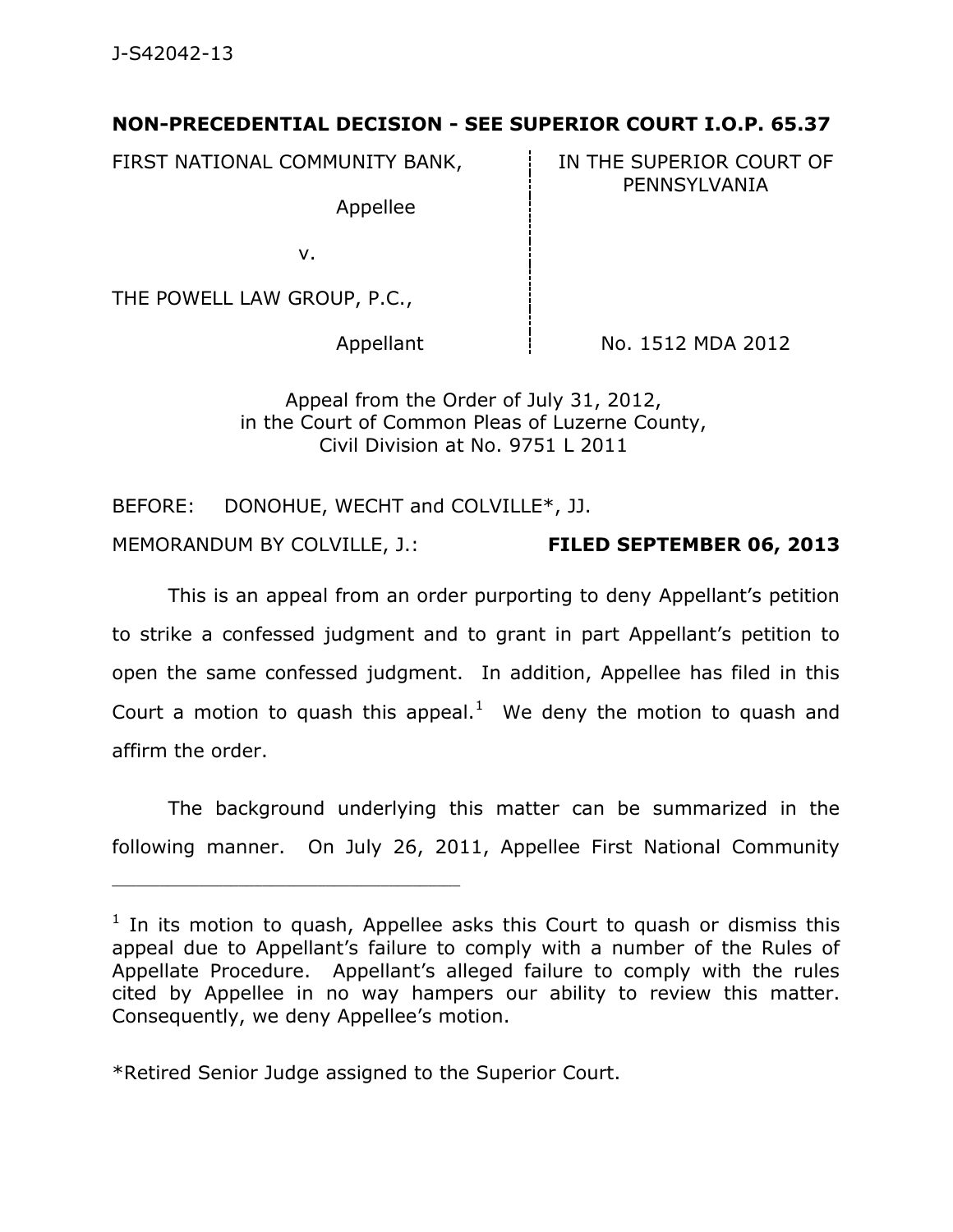Bank ("Appellee") filed a complaint in confession of judgment against Appellant The Powell Law Group, PC ("Appellant"). Appellee averred that, on or about April 28, 2004, Big Kahuna Realty, LLC ("Big Kahuna") borrowed the principal amount of \$225,000.00 from Appellee. The loan was evidenced by a promissory note in the same principal amount. The term of the loan was 120 months commencing on April 28, 2004.

According to the complaint, on the same day that Big Kahuna borrowed the money, Appellant executed and delivered to Appellee a commercial guaranty whereby Appellant guarantied the indebtedness of Big Kahuna to Appellee. Appellee asserted that the guaranty contained a confession-of-judgment provision authorizing the entry of judgment by confession against Appellant for, *inter alia*, the entire principal amount of the loan and an attorney's commission of ten percent of the unpaid principal balance and accrued interest.

Appellee alleged that Big Kahuna defaulted on the terms of the note. Appellee maintained that, pursuant to the guaranty, Appellant is liable to Appellee in the total amount of \$143,735.08, which includes the remaining principal amount of \$117,298.94 and an attorney's commission of \$12,634.28. A judgment was entered against Appellant.

On August 25, 2011, Appellant filed a petition to strike or open judgment.<sup>2</sup> In terms of its petition to strike, Appellant first contended that

\_\_\_\_\_\_\_\_\_\_\_\_\_\_\_\_\_\_\_\_\_\_\_\_\_\_\_\_\_\_\_\_\_\_\_\_\_\_\_\_\_\_\_\_

 $2$  In addition to challenging the judgment in this case, Appellant's petition addressed confessed judgments entered in favor of Appellee and against *(Footnote Continued Next Page)*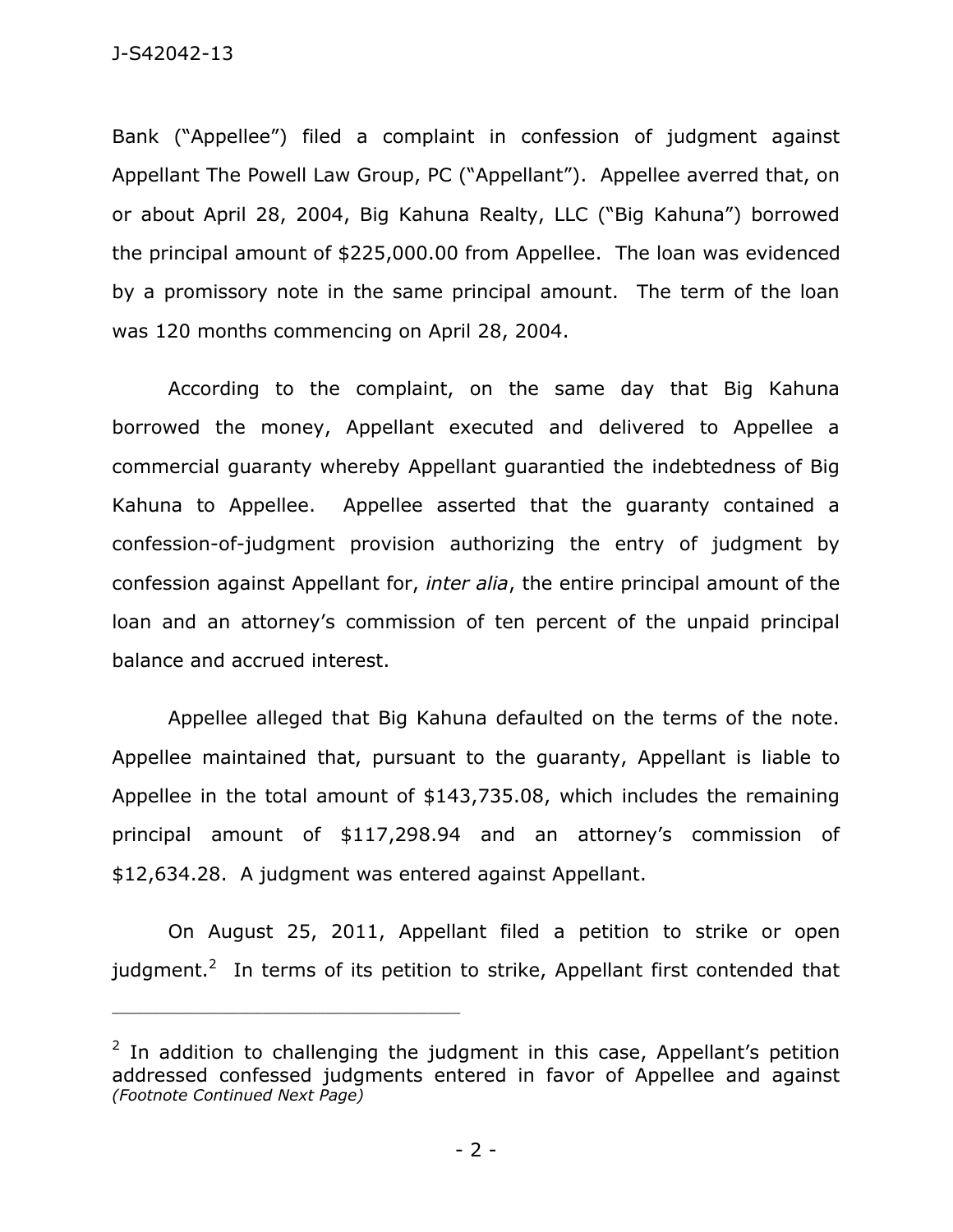the judgment should be stricken because the guaranty lacked a signature or initial requirement on the page that contained the confession of judgment clause. Appellant also maintained that the court should strike the judgment because the attorney's fee is grossly excessive.

As to its petition to open, Appellant asserted that it had "counterclaims" against Appellee, such as a claim that Appellee breached its duty of confidentiality. Appellant "proffered" these counterclaims in an exhibit attached to its petition.

In an order dated July 31, 2012, the trial court denied Appellant's petition to strike. The court, however, purported to grant in part Appellant's petition to open. Regarding the portion of the petition to open the court supposedly granted, the court modified the award of attorney's fees to five percent of the outstanding principal, *i.e.*, \$5,864.95. We note that Appellant did not claim **in its petition to open** that the attorney's fees awarded to Appellee were excessive or unreasonable. On August 20, 2012, Appellant filed a notice of appeal wherein it stated its desire to appeal the order dated July 3 $1^\text{st}$ .

Before we address Appellant's issues, we pause to address whether this Court has jurisdiction over this appeal. Orders refusing to strike or open a judgment are immediately appealable as of right. Pa.R.A.P. 311(a)(1). An *(Footnote Continued)* \_\_\_\_\_\_\_\_\_\_\_\_\_\_\_\_\_\_\_\_\_\_\_

Appellant in two other cases. The trial court disposed of each case in separate orders. Appellant filed separate appeals for all of the cases. Appellant's other appeals are docketed in this Court at 1513 MDA 2012 and 1514 MDA 2012.

- 3 -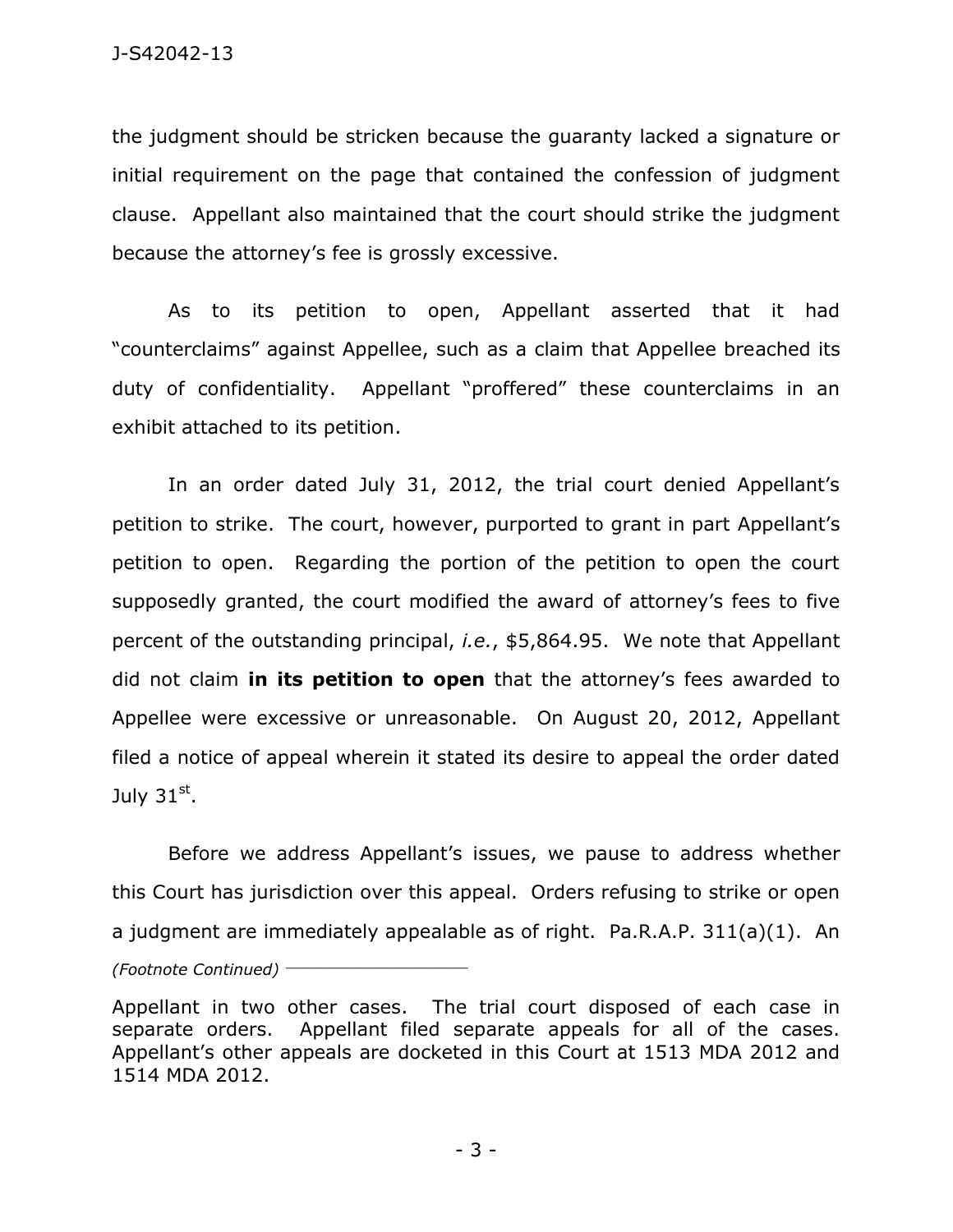order granting a petition to open a judgment is not immediately appealable. *See Joseph Palermo Development Corp. v. Bowers*, 564 A.2d 996, 997 (Pa. Super. 1989) ("Although prior to the [ ] amendments to Rule 311(a)(1) an interlocutory appeal as of right was available to a litigant if the trial court had ordered a judgment opened, this is no longer the case. Under the [current version of the] Rule, . . . only an order *refusing* to open, vacate or strike off a judgment is immediately appealable.") (emphasis in original). Furthermore, when a petitioner seeks an order striking a judgment or in the alternative opening a judgment, the petitioner cannot file an appeal until the trial court disposes of each claim for relief. Pa.R.A.P. 311(a)(1).

Here, the complained-of order denied Appellant's petition to strike but granted in part Appellant's petition to open. Thus, at first glance, the order appears to be unappealable. However, the trial court's order is not typical of an order granting a petition to open a judgment. Because the court already set an amount for the attorney's fees, the parties have nothing left to litigate. Moreover, while the court did not reduce its order to judgment, it should have done so. *Dollar Bank, Federal Sav. Bank v. Northwood Cheese Co., Inc.*, 637 A.2d 309, 314 (Pa. Super. 1994) ("[I]f the judgment as entered is for items clearly within the judgment note, but excessive in amount, the court will modify the judgment **and cause a proper judgment to be entered**.") (emphasis added). Because the trial court should have, but failed to, cause judgment to be reentered in this case, we will regard as done that which ought to have been done. *See Zitney v. Appalachian Timber Products, Inc.*, 2013 WL 3366740, 3-4 (Pa. Super. 2013) (regarding "as done that which ought to have been done" where two parties

- 4 -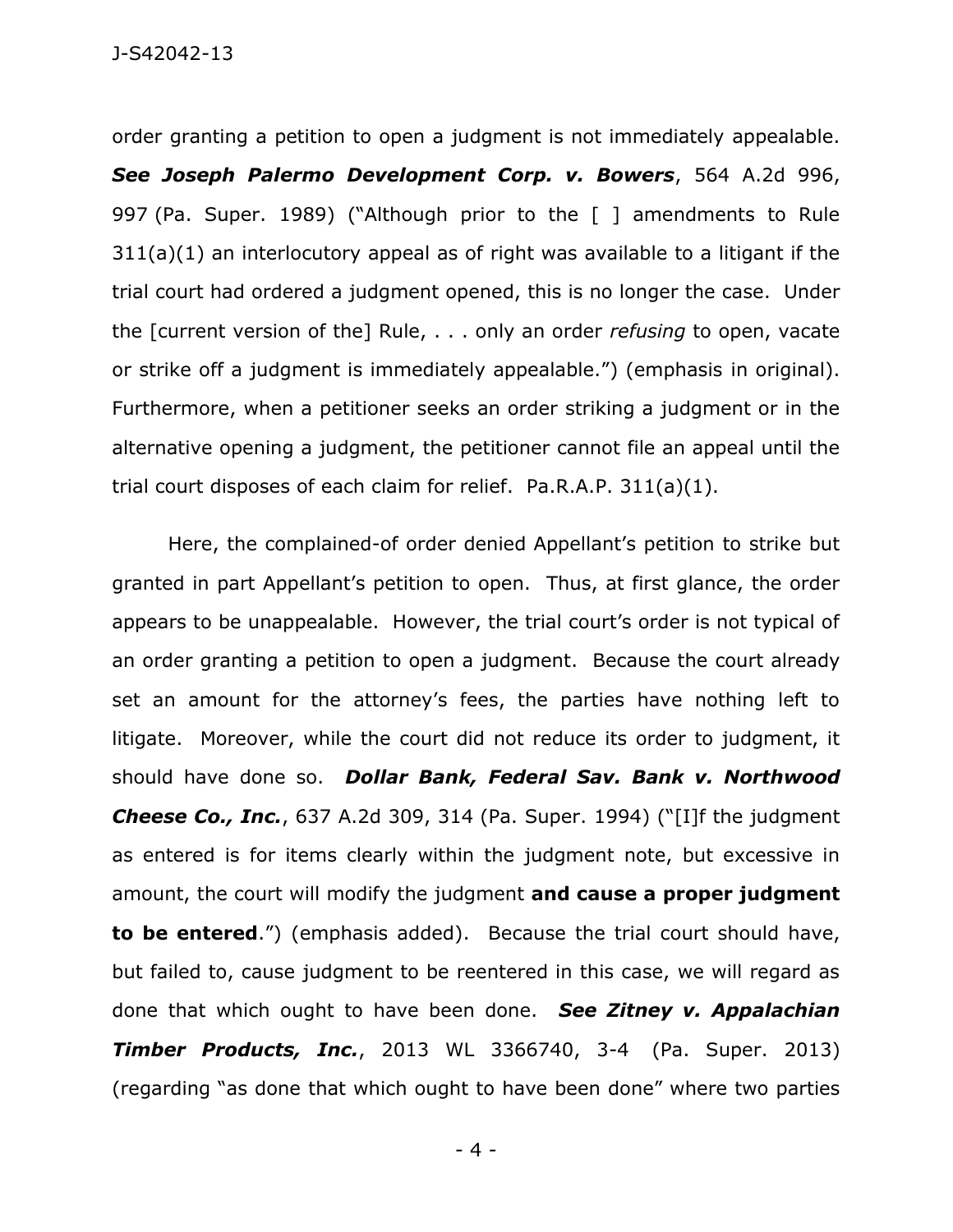praeciped for the entry of judgment but the trial court's docket was unclear as to whether judgment, in fact, was entered). Because the court's order disposed of all parties and their claims, the order constitutes a final, appealable order. Pa.R.A.P.  $341(a)$  and  $341(b)(1)$ .

Under its first issue, Appellant argues that the trial court erred by denying its motion to strike the judgment.<sup>3</sup> Appellant essentially maintains that, when all of the attorney's fees from all of the judgments entered against Appellant and in favor of Appellee are added up, those fees are grossly excessive. Thus, in Appellant's view, the trial court should have stricken the judgments.

As an initial matter, only one judgment is the subject of this appeal; the judgment that originally included an attorney's commission of \$12,634.28. The other judgments entered against Appellant and in favor of Appellee are not involved in this appeal. Secondly, the confession-ofjudgment provision of the guaranty signed by Appellant, a law firm, clearly allowed Appellee to confess judgment in an amount to include "AN ATTORNEY'S COMMISSION OF TEN PERCENT (10%) OF THE UNPAID PRINCIPAL AND ACCRUED INTEREST[.]" Complaint, 07/26/11, Exhibit B, at

 $3$  "Our standard of review from the denial of a petition to strike a judgment is limited to whether the trial court manifestly abused its discretion or committed an error of law." *Vogt v. Liberty Mut. Fire Ins. Co.*, 900 A.2d 912, 915 (Pa. Super. 2006) (citation and quotation marks omitted). "A petition to strike a judgment will not be granted unless a fatal defect in the judgment appears on the face of the record. Matters outside of the record will not be considered, and if the record is self-sustaining, the judgment will not be stricken." *Id.* at 915-16 (citation and quotation marks omitted).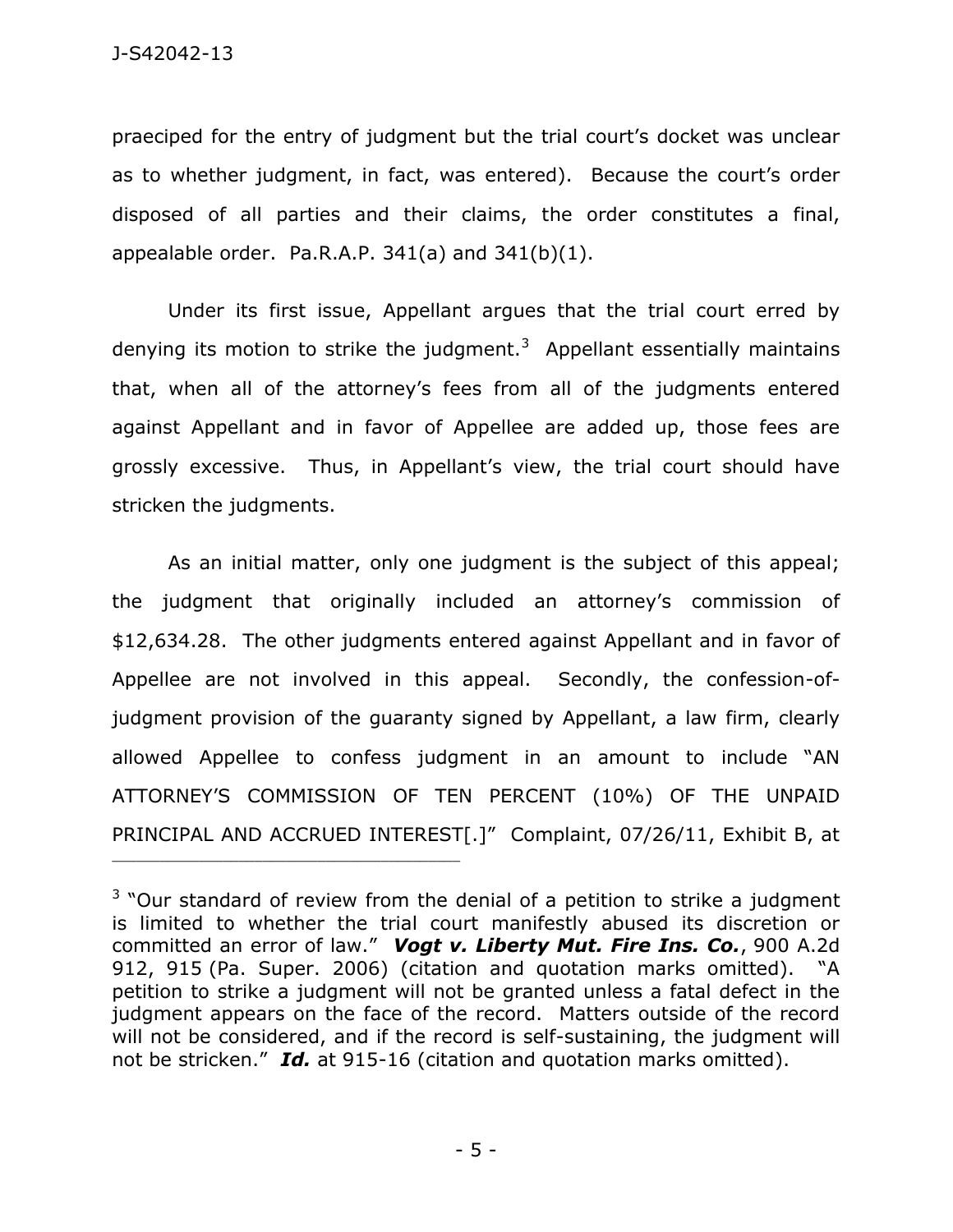2 (emphasis in original). The unpaid principal was \$117,298.94, and the accrued interest was \$9,034.83. The sum of these two numbers is \$126,342.77, and ten percent of that sum is \$12,634.28.

Appellant is correct that a court must strike a judgment entered in an amount that was grossly excessive. *Dollar Bank*, 637 A.2d at 314. Yet, the face of the record clearly permitted Appellee to confess judgment in an amount that included the \$12,634.28 attorney's commission. Appellant's poorly crafted argument fails to convince us that the trial court erred by refusing to strike the judgment due to the allegedly grossly excessive attorney's commission, especially in light of the fact that the court reduced the attorney's commission by over fifty percent despite the fact that Appellant failed to seek such relief in its petition to open.

Under its second issue, Appellant asserts that, if this Court refuses to reverse the trial court's order denying the petition to strike, then the Court should further reduce the attorney's fees included in the judgments. Again, only one judgment is subject to this appeal. In any event, Appellant has waived its issue by failing to offer a developed argument in support thereof. *See Burgoyne v. Pinecrest Community Ass'n*, 924 A.2d 675, 680 n.4 (Pa. Super. 2007) (finding an issue waived due to the appellant's failure to develop a relevant argument).

Under its last issue, Appellant contends that the trial court erred by denying its motion to strike because all of the confession-of-judgment provisions, including the provisions that are irrelevant to this appeal, are not sufficient under Pennsylvania law. Appellant once again fails to focus on the

- 6 -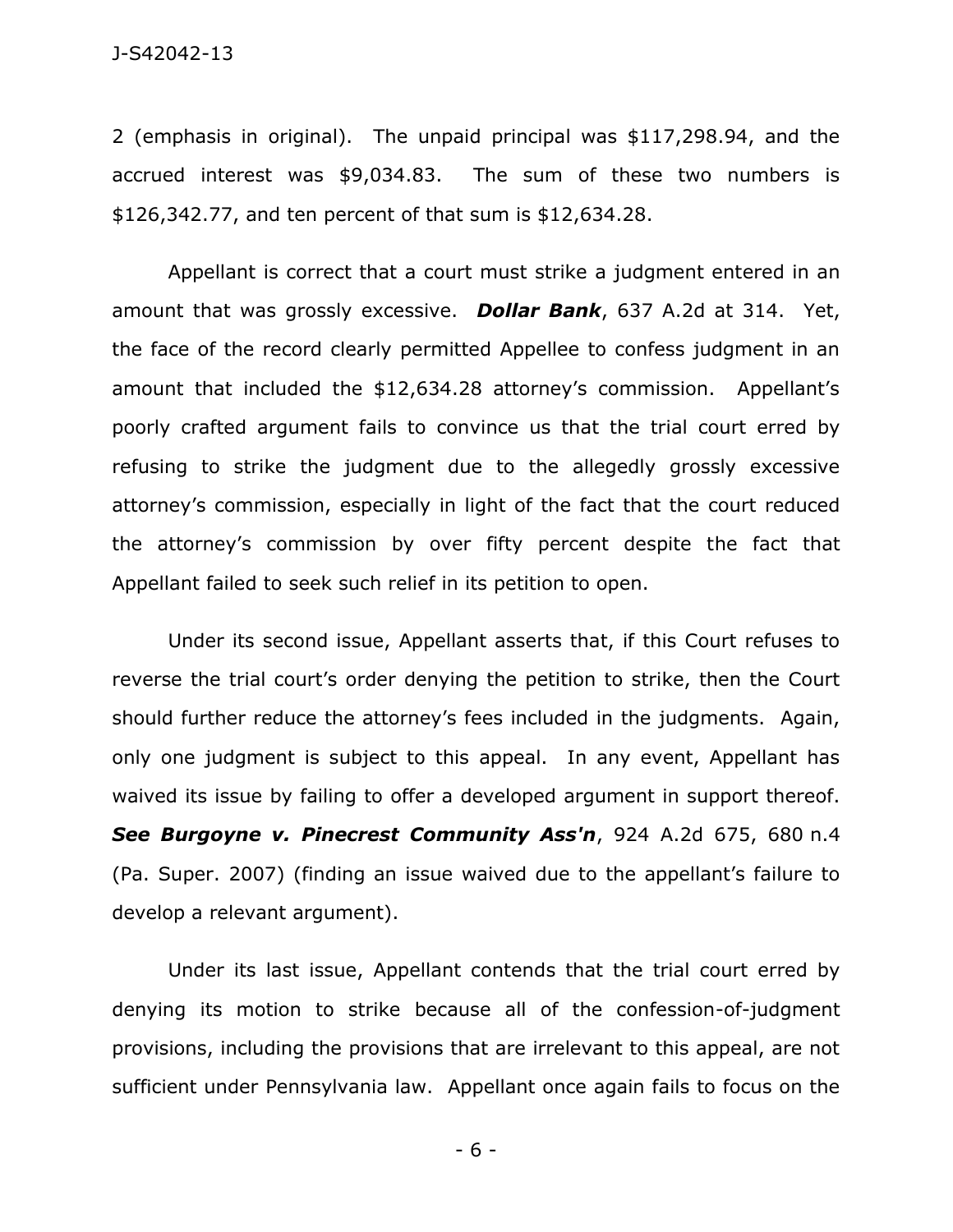judgment and documents in question in this appeal. The only complaint Appellant lodges that is specific to the relevant confession-of-judgment provision is as follows:

In case number 9751 the confession of judgment provision comes at the very bottom of page  $2 - a$  page without a signature – in barely readable fine print with a signature on the next page.

Appellant's Brief at 12.

We have noted the need for strict adherence to rules governing confessed judgments.[ ] As a matter of public policy, Pennsylvania applies a similar strict standard to establish the validity of a cognovit clause. This is so because a warrant of attorney to confess judgment confers such plenary power on the donee in respect of the adjudication of his own claims that certain specific formalities are to be observed in order to effectuate the granting of such a power. Accordingly, [a] Pennsylvania warrant of attorney must be signed. And it will be construed strictly against the party to be benefited by it, rather than against the party having drafted it. A warrant of attorney to confess judgment must be self-sustaining and to be selfsustaining the warrant must be in writing and signed by the person to be bound by it. The requisite signature must bear a direct relation to the warrant of attorney and may not be implied.

## *Graystone Bank v. Grove Estates, LP.*, 58 A.3d 1277, 1282 (Pa. Super.

2012) (citations and quotation marks omitted).

Here, the guaranty is just over two pages long. The confession-ofjudgment provision comes at the very bottom of page two. In other words, the confession-of-judgment provision of the guaranty appears immediately before Robert J. Powell's (President of The Powell Law Group) and Jill Moran's (Secretary of The Powell Law Group) signatures. Moreover, the confession-of-judgment provision of the guaranty is the only substantive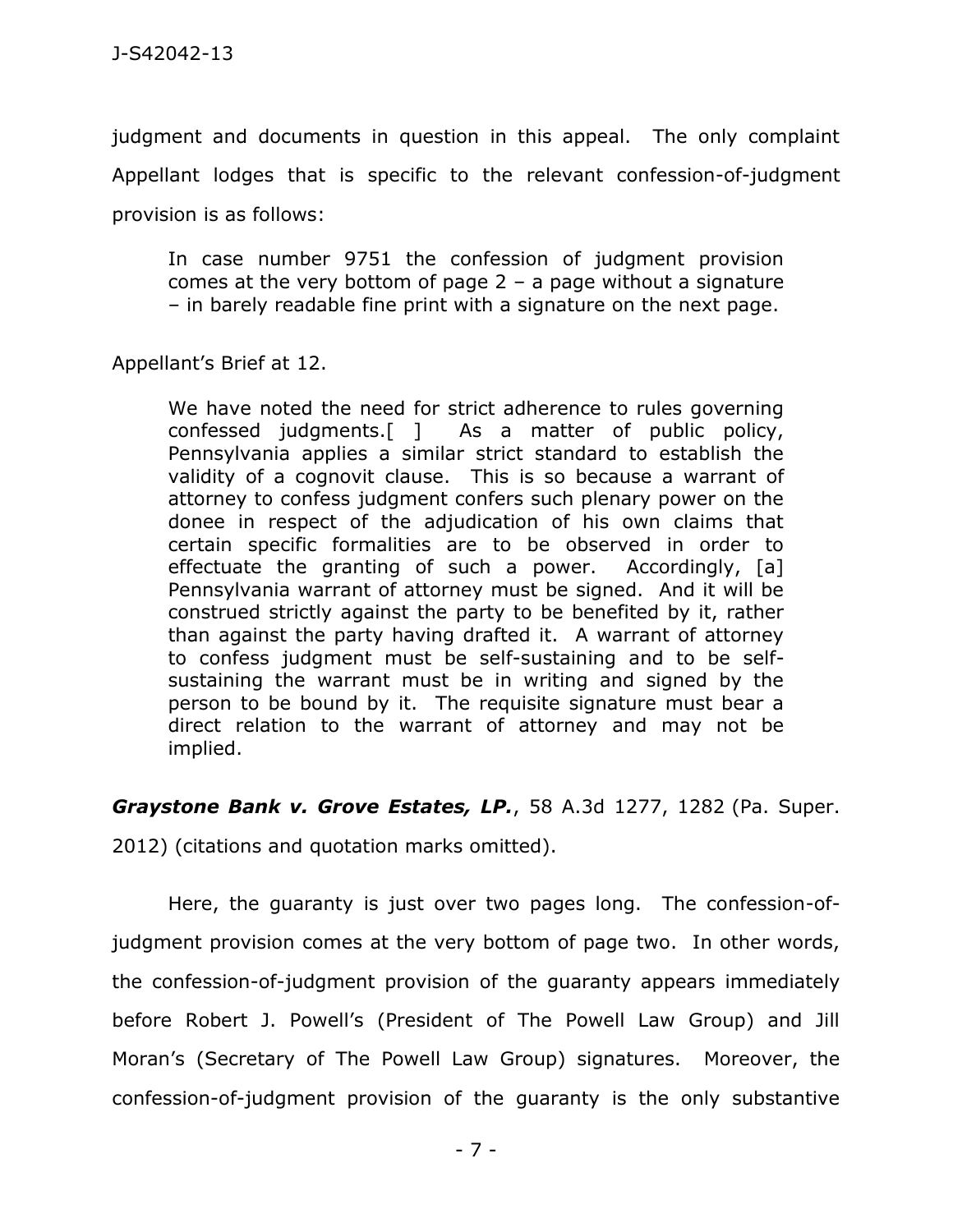provision of the entire document that is presented in all capital letters, making it the most easily readable portion of the document.

These circumstances are nearly identical to those in *Graystone Bank*.

In that case, this Court stated as follows.

[T]he warrant of attorney appeared conspicuously in all caps on the very bottom of the penultimate page of the agreement and immediately *preceded* where the executor (Mr. Pasch) signed at the top of the following, final page. Evidence of this location of a conspicuous cognovit contained within the body of the agreement sufficed to establish that Mr. Pasch effectively signed his name to the warrant of attorney.

We therefore distinguish the present matter from precedent cited above invalidating warrants of attorney located either altogether outside the body of the agreement, too remote from the signature, or on pages subsequent to the signature. Because the location of the warrant of attorney related directly to the signature that immediately followed it, albeit on the next page, we concur with the trial court that a valid, signed, and selfsustaining warrant of attorney resulted. Accordingly, we reject [the a]ppellants' contention that a signature must appear on the same page as the cognovit in order to validate it.

Id. at 1283 (emphasis in original).

Appellant has failed to convince us that the confession-of-judgment provision in this case is anything less than valid and enforceable. For these reasons, we affirm the trial court's order.

Motion to quash denied. Order affirmed.